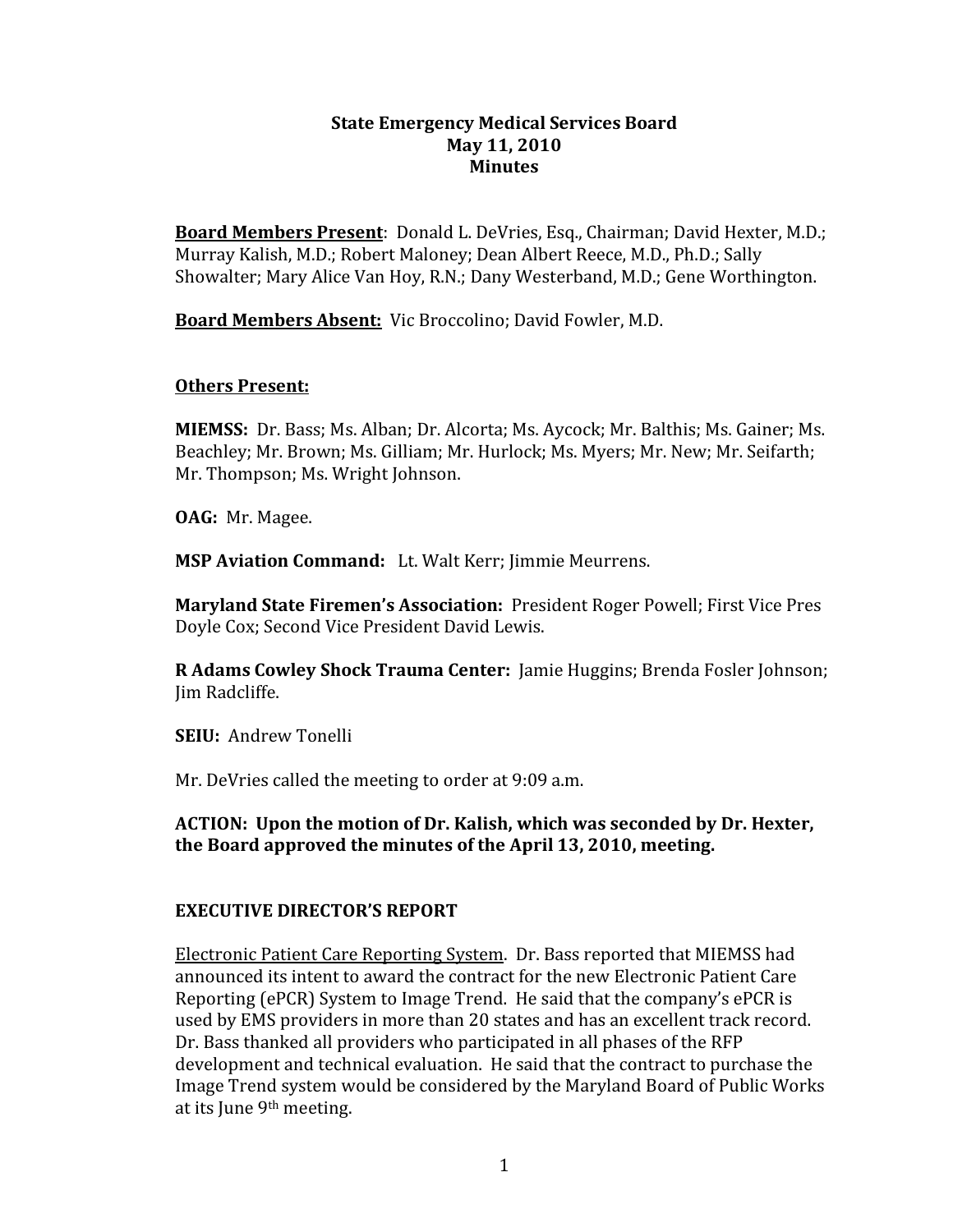50/50
Matching
Grant
Program.

Dr.
Bass
said
that
MIEMSS
has released the remainder
of
the
monies
from
the 50/50 matching grant
program that
it
was holding in abevance until the costs of the ePCR were known. He said that MIEMSS has notified the entities eligible for the funds. He also said that those entities that have indicated they have a budget shortfall and are unable to provide the required match
during
this
fiscal
year
will
be
on
the
priority
list
for
funding
in FY11.

Proposed Maryland
Ambulance
Information
System
Regulation.

Dr.
Bass
reported that
the
proposed
regulation
regarding
ambulance
patient
care
reports
and submission
of
patient
care
data
to
MIEMSS was
published
in
the *Maryland
Register* on
April 9th.

He
said
that
MIEMSS is
anticipating
that implementation
of
the
new ePCR
system
will
be
well
underway
before
the
regulation
goes
into
effect.

Cardiac Interventional Centers. Dr. Bass said that the Cardiac Interventional Center
Standards
have
been
published
in
the *Maryland
Register*as
final regulations
and
that
MIEMSS
has
initiated
the
steps
necessary
to
begin
the
process to designate the centers. He said that MIEMSS will be participating in the May 22<sup>nd</sup> statewide conference sponsored
by
the
American
Heart
Association,
the
Maryland Chapter
of
the
American
College
of
Cardiology
and
other
key stakeholders. He
said that
MIEMSS
will use
the
opportunity
presented
by
the
conference
to kick‐off implementation of a regional framework for coordination of STEMI issues and activities.

EMS Week. Dr. Bass said that the Stars of Life Awards will be held on May 20<sup>th</sup> at 10:30
a.m.
at
the
Miller
Senate
Office
Building.

He
said
that
the
awards
will
be given
during EMS
Week
(May
16‐22)
and invited
all
Board
members
to
attend
the awards
ceremony.

Public Access Defibrillation (PAD) Task Force. Dr. Bass reported that MIEMSS is working on a comprehensive plan to address the delivery of out-of-hospital cardiac arrest care that will be presented to the PAD Task Force in the near future. He
said
that
the
plan
will
include
several
additional
components
beyond
public access
defibrillation
and
that
the
Task
Force
will
be expanded
to
include
broader input
and
participation
by
stakeholders
not
currently
represented.

#### **STATEWIDE
EMS
ADVISORY
COUNCIL**

Dr. Kalish said that SEMSAC had met on May 6<sup>th</sup>. He said that SEMSAC approved changes
to
the
Pediatric
Medical
Advisory
Committee
Bylaws
that
the
Board will vote
on
at
this
meeting.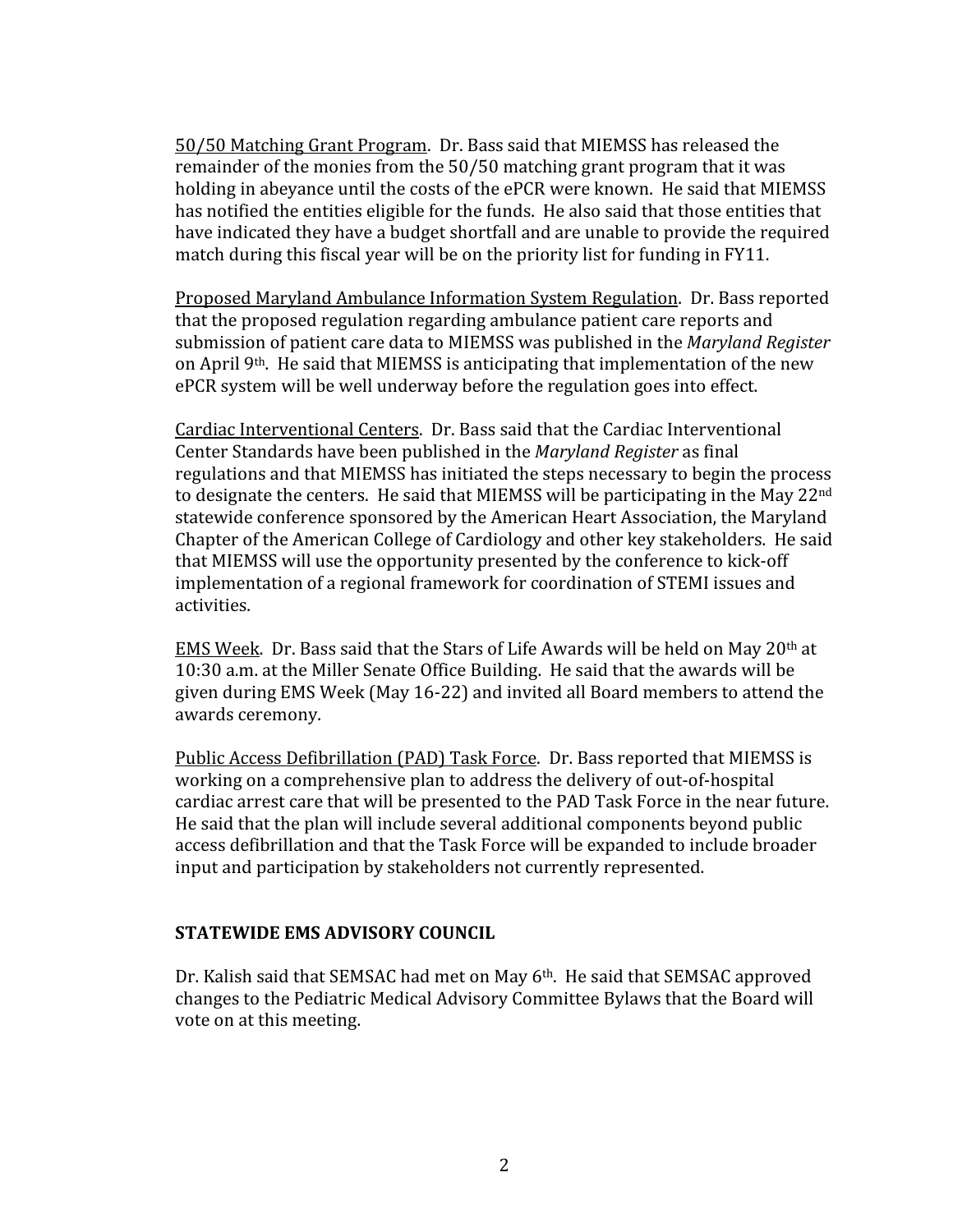## **R
ADAMS
COWLEY
SHOCK
TRAUMA
CENTER**

Ms.
Johnson
reported
that
patient
admissions
were
174
above
the
same
period last
year
and
that
admissions
were
also
higher
than
the
number
budgeted.

She said that April 2010 bed occupancy was very similar to last April's, as were the number
of
operating
room
cases.

She
said
there
had
been
no
capacity alerts during the
month.

She
said
that
the
ground‐breaking
ceremony
for
the
Shock Trauma Center expansion would be held on Thursday, May 13th.

## **LEGISLATIVE
REPORT**

Ms.
Gainer
said
that
a status
report
regarding
triage
protocols,
helicopter utilization
and
helicopter
safety
is
due
to
the
legislative
budget
committees
by Iune 30<sup>th</sup>.

## **OLD
BUSINESS**

None

#### **NEW
BUSINESS**

Ambulance
Safety.

Dr.
Bass
briefed
the
Board
on
ambulance
safety
issues.

He said that Maryland
averaged 390
ambulance
crashes
per
year
in
Maryland
from
2006 – 2008, which
was more
than
one
per
day.

He
said
that
while
many
of
the
crashes are
minor,
a
crash
that
results
in
injury
occurs
about
once
every
two
weeks.

He said that most incapacitating injuries occur in the rear compartment of the ambulance where
providers
are often
unrestrained
when treating
patients.

He noted
that,
historically, in
over
half of
all
crashes, the
driver
of
the
ambulance
is found to be "at fault." He discussed the factors that contribute to ambulance crashes:

1)
low
or
inconsistent
use
of
seat
belts
by
EMS
providers;
2)
overuse
of "lights
and
sirens;"
3)
bad
driving;
4)
fatigue
and
distraction;
5)
use
of
less experienced and younger drivers; 6) lack of EMS service safety procedures; and 7) poor
ambulance
vehicle
design.

Dr.

Bass said
that
ambulance
crash
prevention strategies
can
be
used
to
prevent
such
incidents.

Dr.
Bass
said
that
MIEMSS
has
been
trying
to
draw
attention
to
prevention of ambulance
crashes
through
education
at
conferences and
increased awareness. He
said
that
MIEMSS
will
be
including
awareness
and
prevention
information on its
website and
will
continue
to
partner with career
and
volunteer
services on
this effort.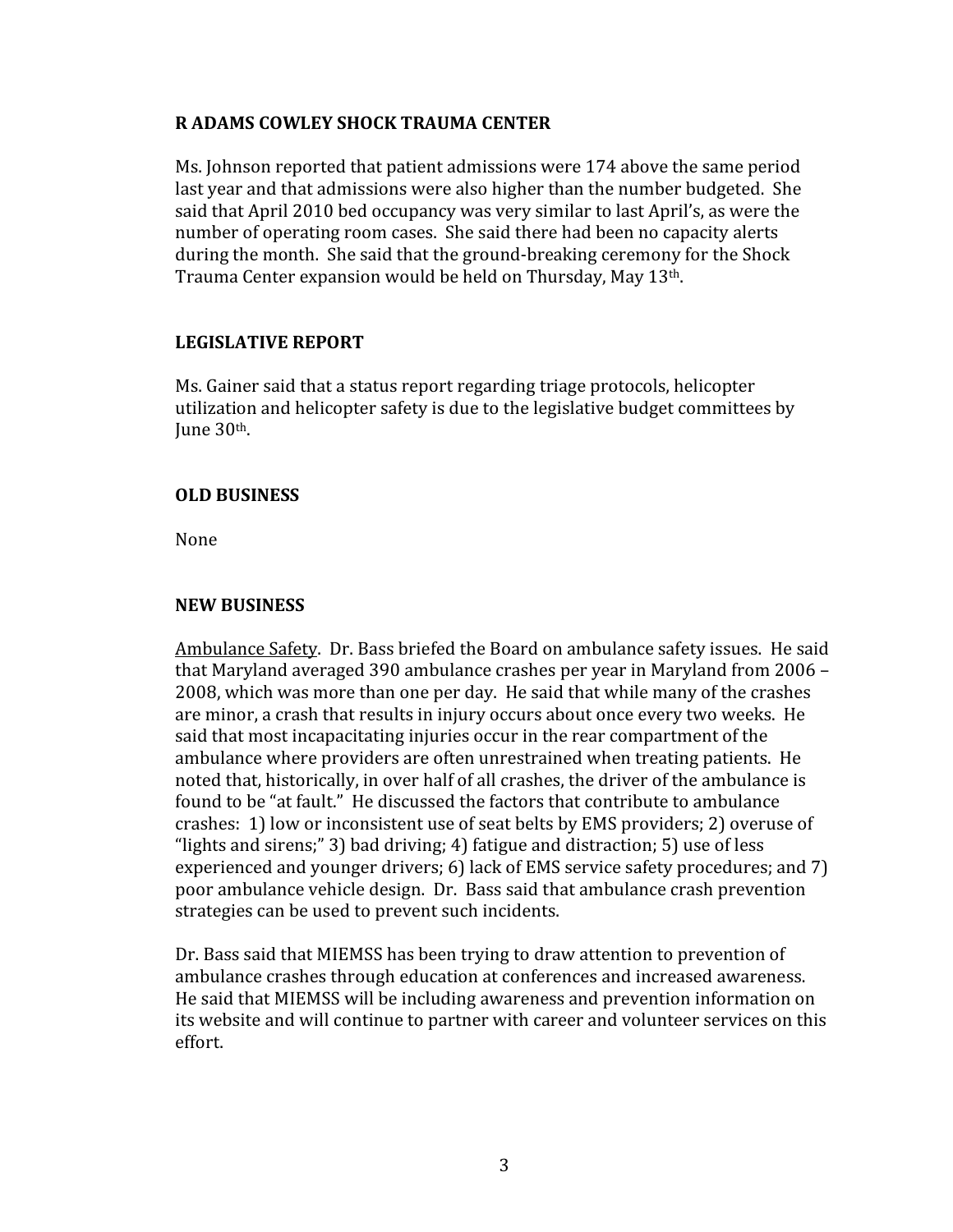PEMAC
Bylaw
Revision.

Ms.
Wright‐Johnson
summarized
the
proposed
revisions to the Bylaws of the Pediatric Medical Advisory Committee (PEMAC). She said that the
Bylaws
were
last
revised
in
2004.

# **ACTION:

Upon
the
motion
of
Ms.
Showalter,
which
was
seconded
by
Dr.** Hexter, the Board approved the proposed revisions to the PEMAC Bylaws.

Maryland Traffic Records Assessment Report. Mr. New reported that on April 19th, a
team
from
the
National
Highway
Traffic
Safety
Administration
conducted
a technical
review
of
Maryland's
traffic
records
system.

He said
that
one
component of
this
visit
involved
exploring
how
the prehospital
patient
care
record
and
trauma records link
to crash
records.

He
said
that
the
team
looked
at
whether
the prehospital
care
record
contained
the
NEMSIS
variables; availability, access, completeness
and
accuracy
of
data; and
linkages
to
other
data
sets.

He
said
that the
Assessment
Teams
recommendations
include
use
of mobile
solutions
to
assist providers
with
data
entry;
using
CAD
data,
especially
for
addresses
and geographic
information;
continuing participation
in CODES
and
data‐sharing;
and inclusion of
vital
statistics
and
injury
prevention
stakeholders
in
ongoing
efforts.

Mr. Worthington
presented
Dr.
Kalish
with
the pen that
was
used by
Governor O'Malley to
sign into
law the
bill
that creates two
new
members of
the SEMSAC.

# **ACTION:

Upon
the
motion
of
Dr.
Hexter,
which
was
seconded
by
Dr. Westerband,
the
Board adjourned
to
Executive
Session.**

The purpose of the closed session was to carry out administrative functions under State Government Article §10-502(b), to obtain legal advice from counsel under State Government Article § 10-508 (a) (7) and to discuss certain site reviews and maintain
certain
records
and
information
in
confidence
as
required
by
Health Occupations Article §14-506 (b) under State Government Article § 10-508(a) (13).

The
closed
session
was attended
by:

**Board Members Present:** Donald L. DeVries, Esquire, Chair; Murray Kalish, M.D.; Mr.
Robert
Maloney;
David
Hexter,
M.D.;
Eugene
L.
Worthington;
Mary
Alice
Van Hoy,
R.N.;
Sally
Showalter;
Dany
Westerband,
M.D.; Dean
E.
Albert
Reece,
M.D., PhD.

Board Members Absent: Victor A. Broccolino, Vice-Chair; David Fowler, M.D.

# **Others
Present:**

**MIEMSS**: Dr. Bass; Dr. Alcorta; Mr. Fiackos; Ms. Gainer; Ms Myers; Mr. Seifarth; Mr.
Schaefer.